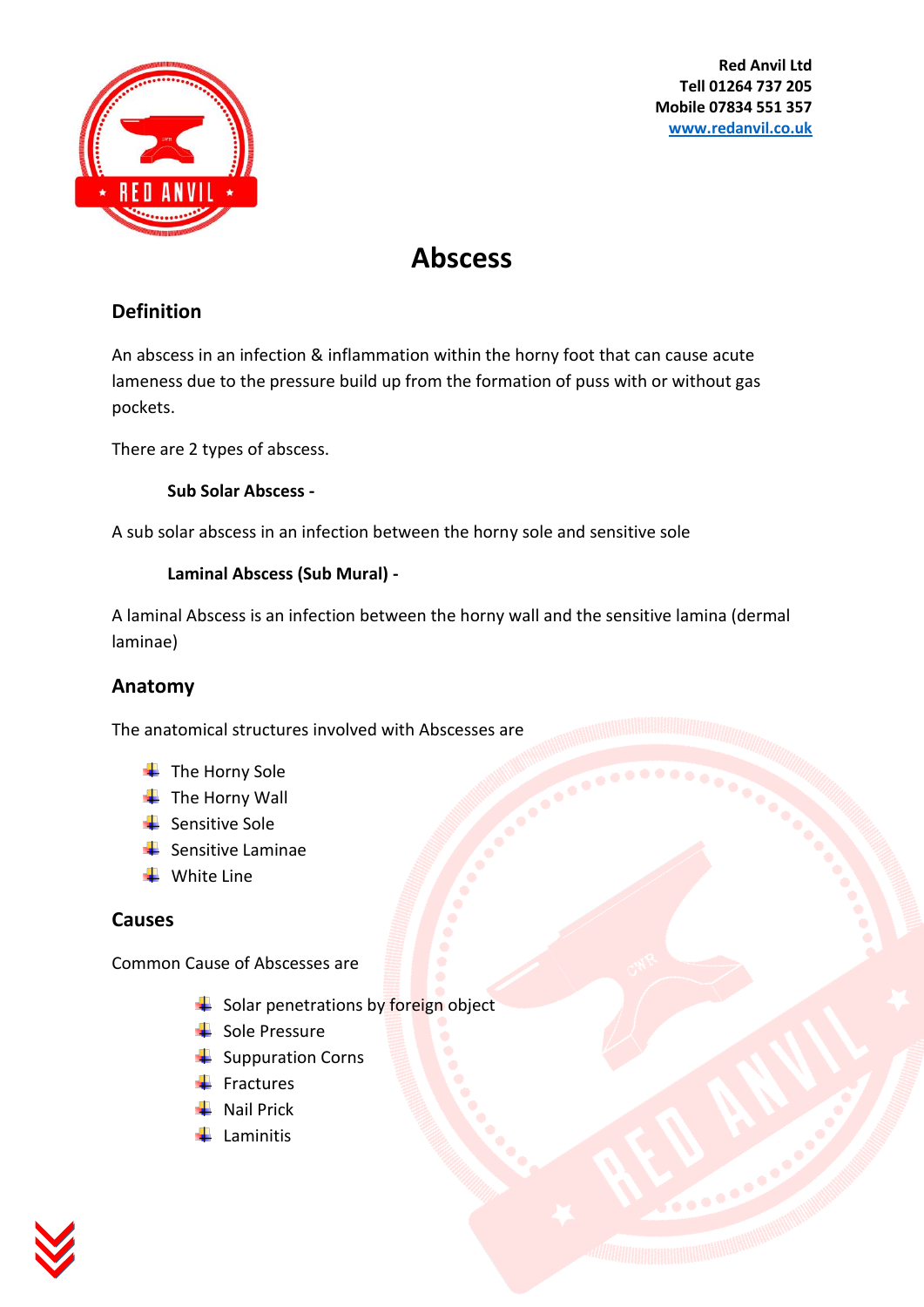**Red Anvil Ltd Tell 01264 737 205 Mobile 07834 551 357 [www.redanvil.co.uk](http://www.redanvil.co.uk/)**



## **Clinical Signs**

There will be a variable degree of lameness depending on the size of the abscess and the amount of pressure being places on the sensitive structures caused by the underlying infection, this can be a mild lameness to a no weight bearing limb.

There will be heat within the foot and swelling around the coronary bend and fetlock due to the infection, a strong digital pulse can also be felt over the Medial/Lateral digital arteries. In the later stages of infection there will be a pungent smell from the foot and the possibility of sinus tracts on the sole or horny wall.

With Sub Mural abscesses the infection can track up the horny wall and erupt out of the coronary band causing a interruption in the hoof wall production and will travel distally as a horizontal crack.

#### **Diagnosis**

The Diagnosis of an abscess is first done by examining the foot for penetrations and light pairing of the sole, most of the time there can be obvious sinus tracts that will shoe as a black puss coming out of the sole. If an abscess is present the a pungent smell can also be smelt when examining the foot.

Light palpitation of the foot by hand looking for a pain response, and the careful use of hoof testers is also a good way of finding the exact area of infection. light exploration can be carried out and if a high pressure tract is relived the puss will spurt out and an immediate relief can be seen by the horse.

if the abscess is from a nail prick then the use of hoof testers on each clench will show signs of a pain response on the offending nail, when the nail is removed then a black smelly puss can be seen on the nail shank.

if the horse is acutely lame but no abscess can be found after light pairing of the sole then the use of a poultice to soften the feet and dray the infection out can help speed up diagnosis